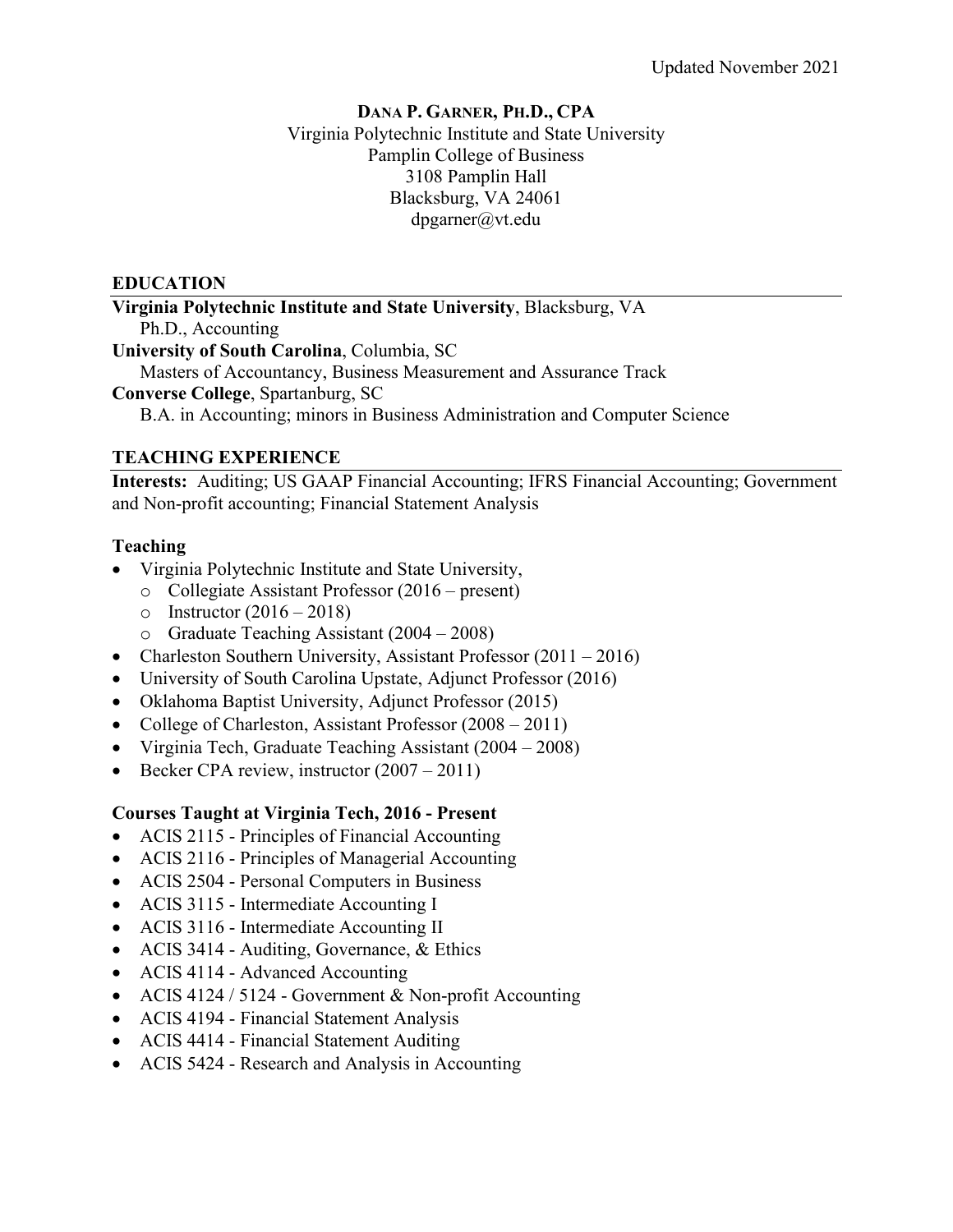### **RESEARCH**

#### **Published Research:**

• *The different levels of XBRL adoption,* Management Accounting Quarterly, Volume 14, No. 2 (2013) [with D. Henderson, S. Sheetz, and B. Trinkle]

### **Working Paper:**

• *H2O Kindness: A Not-For-Profit Revenue Recognition Case*

## **CONFERENCE PRESENTATIONS**

- AAA Government and Nonprofit Section Meeting round table discussion, March 2019, "*H2O Kindness: A Not-For-Profit Revenue Recognition Case"*
- AAA Mid-Atlantic Region Meeting, May 2019, "*H2O Kindness: A Not-For-Profit Revenue Recognition Case"*

## **PROFESSIONAL EXPERIENCE**

- *Audit Associate***, Dixon Hughes, PPLC** June 2000 July 2002
	- Performed financial statement audits, reviews, and compilations for not-for-profit, longterm care, and manufacturing companies
	- Acted as in-charge accountant for financial statement reviews and audits
- *Staff Accountant*, Converse College January 1998 May 2000
	- Under the direct supervision of the Controller: created and organized audit documentation, compared budgeted finances to actual monies spent, and prepared general ledger payroll entries

### **Other Experience:**

- *Author*, A & A Update and Review **April 2003** May 2004
	- Researched new accounting and auditing pronouncements
	- Complied short summaries of the accounting pronouncements to be included in continuing professional education material

### **PROFESSIONAL SERVICE**

### **Internal**

- University Undergraduate Curriculum Committee Pamplin Representative (2021 present)
- Pamplin Undergraduate Awards Committee (2017 present [chair starting in fall of 2018])
- Professional Development and Service Committee (2016 present)
- ACIS Curriculum committee (2018 present)
- ACIS Undergraduate Assurance of Learning Committee (2016 present)
- Academic Programs Committee (2016 2018)
- Curriculum Committee  $(2012 2013)$
- Faculty Development Committee (2011 2012)
- Accounting department Undergraduate Curriculum Committee (2008 2011 [chair starting in 2009])
- School of Business Student Development Committee (2009 2011)
- Beta Alpha Psi faculty advisor November (2009 2011)
- Chair of honors senior research project